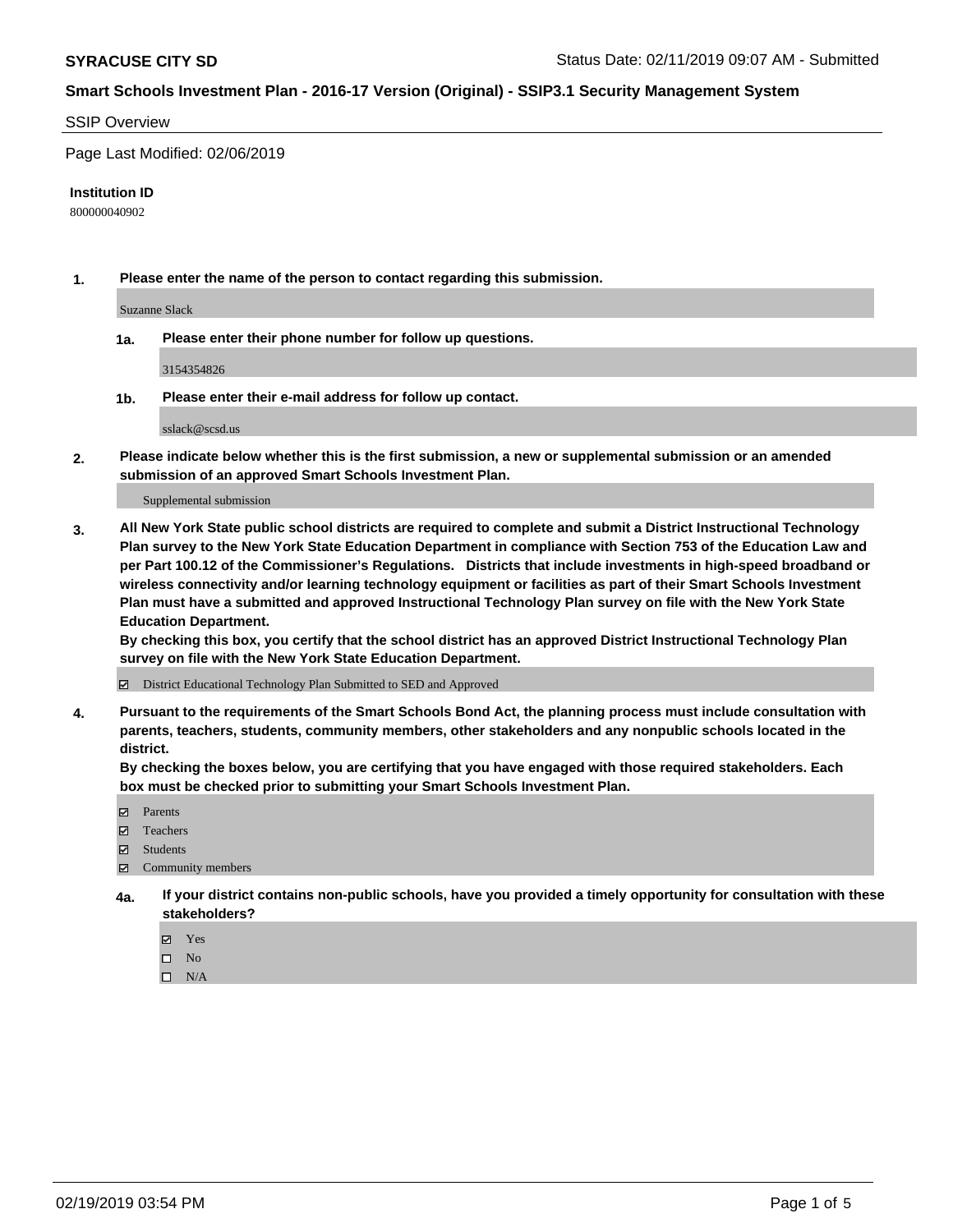### SSIP Overview

Page Last Modified: 02/06/2019

### **5. Certify that the following required steps have taken place by checking the boxes below: Each box must be checked prior to submitting your Smart Schools Investment Plan.**

- The district developed and the school board approved a preliminary Smart Schools Investment Plan.
- $\boxtimes$  The preliminary plan was posted on the district website for at least 30 days. The district included an address to which any written comments on the plan should be sent.
- $\boxtimes$  The school board conducted a hearing that enabled stakeholders to respond to the preliminary plan. This hearing may have occured as part of a normal Board meeting, but adequate notice of the event must have been provided through local media and the district website for at least two weeks prior to the meeting.
- The district prepared a final plan for school board approval and such plan has been approved by the school board.
- $\boxtimes$  The final proposed plan that has been submitted has been posted on the district's website.
- **5a. Please upload the proposed Smart Schools Investment Plan (SSIP) that was posted on the district's website, along with any supporting materials. Note that this should be different than your recently submitted Educational Technology Survey. The Final SSIP, as approved by the School Board, should also be posted on the website and remain there during the course of the projects contained therein.**

Final - SSIP3.1 Security Mgmt Sys.pdf

**5b. Enter the webpage address where the final Smart Schools Investment Plan is posted. The Plan should remain posted for the life of the included projects.**

http://www.syracusecityschools.com/districtpage.cfm?pageid=4270

**6. Please enter an estimate of the total number of students and staff that will benefit from this Smart Schools Investment Plan based on the cumulative projects submitted to date.**

24,987

**7. An LEA/School District may partner with one or more other LEA/School Districts to form a consortium to pool Smart Schools Bond Act funds for a project that meets all other Smart School Bond Act requirements. Each school district participating in the consortium will need to file an approved Smart Schools Investment Plan for the project and submit a signed Memorandum of Understanding that sets forth the details of the consortium including the roles of each respective district.**

 $\Box$  The district plans to participate in a consortium to partner with other school district(s) to implement a Smart Schools project.

**8. Please enter the name and 6-digit SED Code for each LEA/School District participating in the Consortium.**

| <b>Partner LEA/District</b> | <b>ISED BEDS Code</b> |
|-----------------------------|-----------------------|
| (No Response)               | (No Response)         |

**9. Please upload a signed Memorandum of Understanding with all of the participating Consortium partners.**

(No Response)

**10. Your district's Smart Schools Bond Act Allocation is:**

\$27,150,068

**11. Enter the budget sub-allocations by category that you are submitting for approval at this time. If you are not budgeting SSBA funds for a category, please enter 0 (zero.) If the value entered is \$0, you will not be required to complete that survey question.**

|                                              | Sub-<br><b>Allocations</b> |
|----------------------------------------------|----------------------------|
| <b>School Connectivity</b>                   |                            |
| <b>Connectivity Projects for Communities</b> |                            |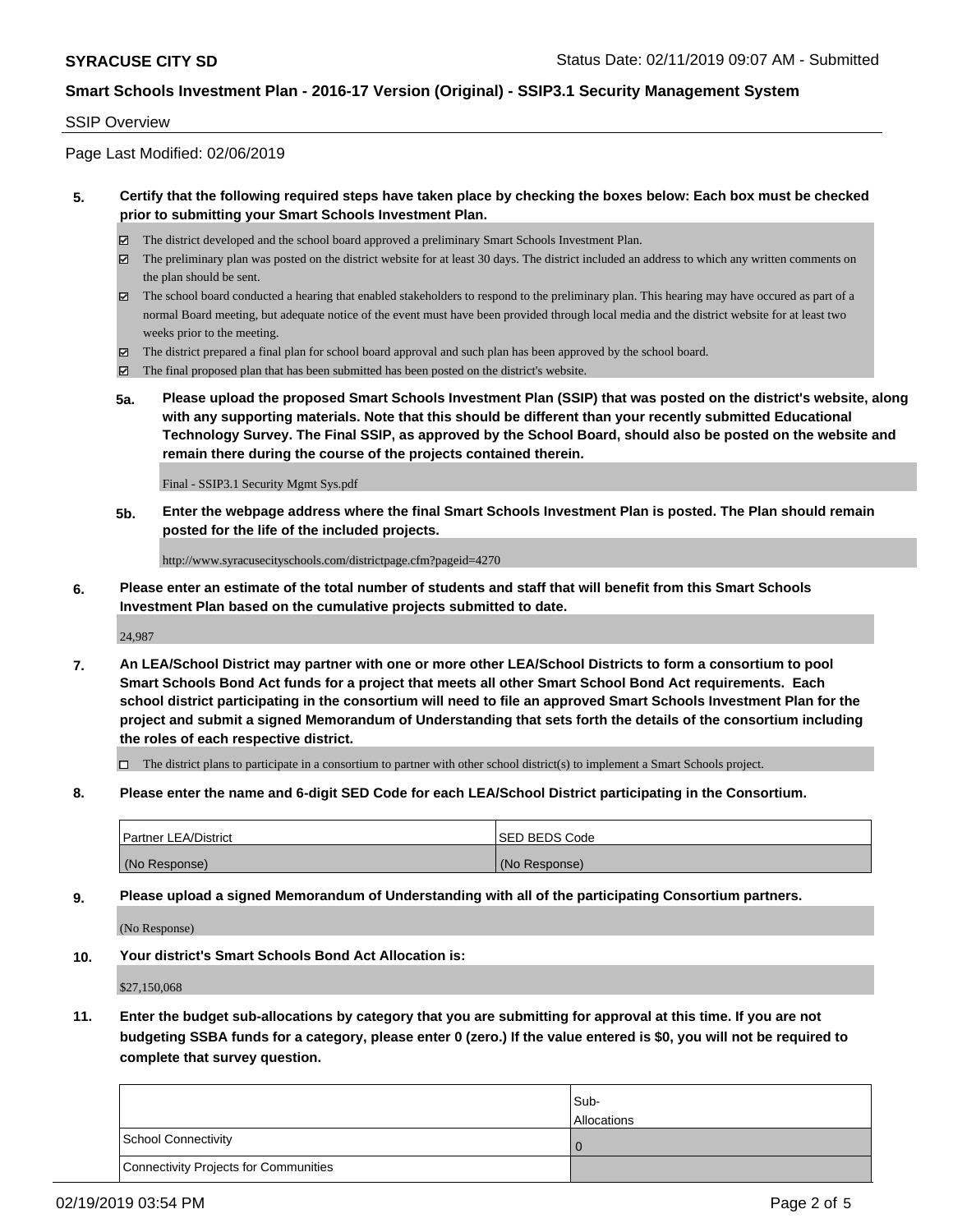# SSIP Overview

Page Last Modified: 02/06/2019

|                                    | Sub-<br>Allocations |
|------------------------------------|---------------------|
|                                    | 0                   |
| Classroom Technology               | 0                   |
| Pre-Kindergarten Classrooms        | 0                   |
| Replace Transportable Classrooms   | O                   |
| <b>High-Tech Security Features</b> | 292,099             |
| Totals:                            | 292,099             |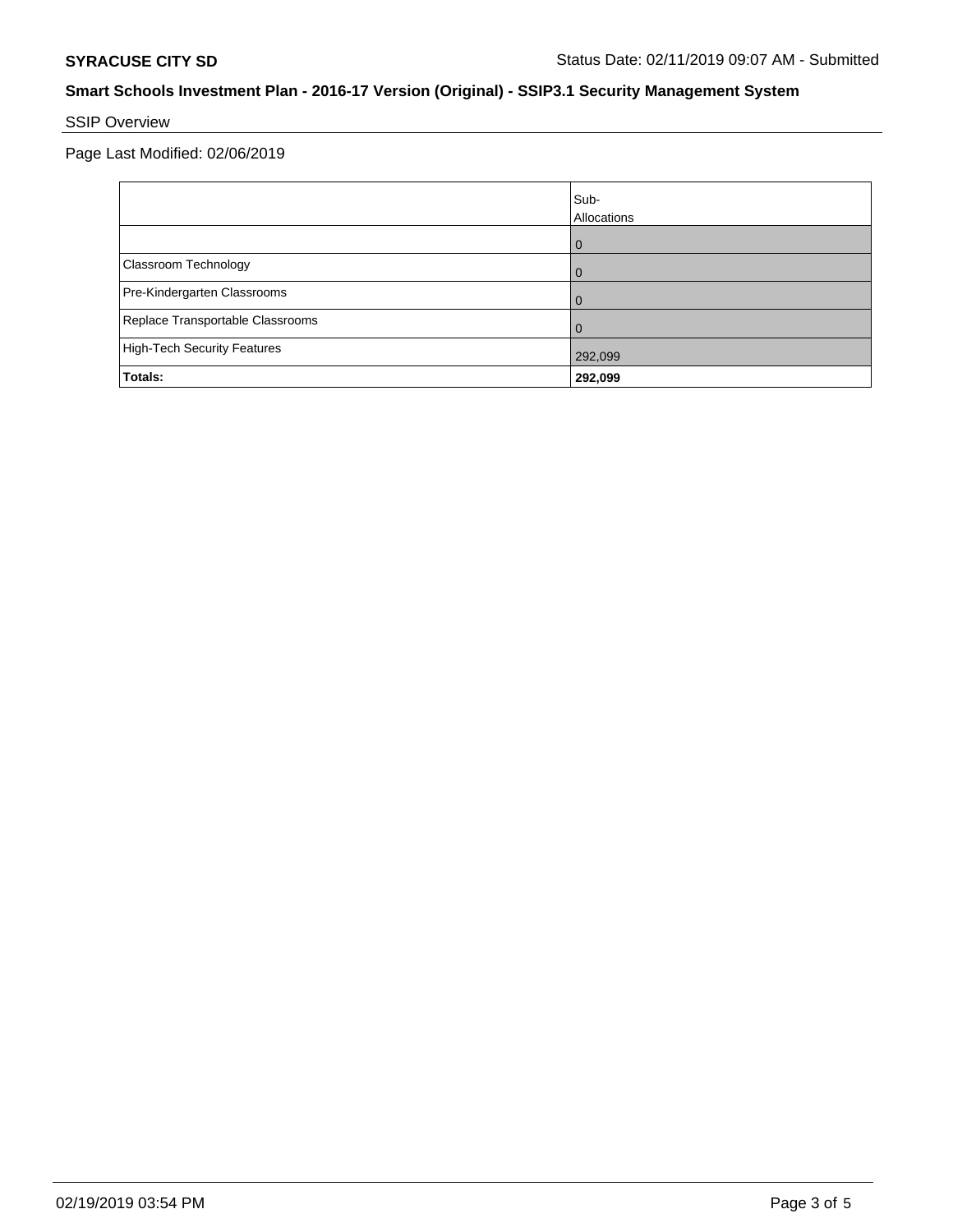### High-Tech Security Features

### Page Last Modified: 02/06/2019

### **1. Describe how you intend to use Smart Schools Bond Act funds to install high-tech security features in school buildings and on school campuses.**

 The District desires to utilize Smart Schools Bond Act funds to install high tech security features to launch a high-tech security management system. The existing current security camera software system is an outdated version which was initially launched within one school building to view/monitor 50 cameras or less. This was approximately 12 years ago, and since then it has been stretched to provide monitoring of approximately 600 plus cameras within our existing network. The current software does not allow for the integration of electronic access control, which is controlled by a separate system, which the District had added.

 The Smart Schools Bond Act funds will be utilized to transition to a new Security Center software solution which will allow the District to integrate access control and security surveillance cameras into a single platform. The single platform will allow for the security cameras to be tied to access control, so that when persons are entering the schools, the camera system will automatically begin recording, based upon the integrated entry activation. The single security center platform will also allow for the District's existing, stand alone, burglary alarm system to be integrated, so that any alarm activations will automatically trigger the security cameras to activate and record. Additionally, the cameras will be guided by the "smart" software package, which will allow motion tracking of any suspects automatically recording from camera activations within the immediate vicinity of the alarm point activation. The high tech security management software security center solution will also allow for automatic notifications to be sent to authorized officials within the District to their smartphones, to provide notification of an alarm, and subsequent streaming of video which may have captured the incident. The high-tech system will also provide an available feature to actually have a single point monitoring solution available to the District to improve safety.

 The ability to use these funds to transition the District into a single Security Center network platform, will greatly increase efficiency, which has been hampered by the use of the previous stand-alone systems for security video, access control and intrusion alarms. This in turn will provide for an enhanced safety, teaching and learning environment within our schools for staff and students.

**2. All plans and specifications for the erection, repair, enlargement or remodeling of school buildings in any public school district in the State must be reviewed and approved by the Commissioner. Districts that plan capital projects using their Smart Schools Bond Act funds will undergo a Preliminary Review Process by the Office of Facilities Planning.** 

**Please indicate on a separate row each project number given to you by the Office of Facilities Planning.**

| l Proiect Number      |  |
|-----------------------|--|
| 42-18-00-01-7-999-BA1 |  |

#### **3. Was your project deemed eligible for streamlined Review?**

- Yes
- $\square$  No
- **3a. Districts with streamlined projects must certify that they have reviewed all installations with their licensed architect or engineer of record, and provide that person's name and license number. The licensed professional must review the products and proposed method of installation prior to implementation and review the work during and after completion in order to affirm that the work was code-compliant, if requested.**

By checking this box, you certify that the district has reviewed all installations with a licensed architect or engineer of record.

**4. Include the name and license number of the architect or engineer of record.**

| Name       | License Number |
|------------|----------------|
| Ravi Raman | 66343          |

**5. If you have made an allocation for High-Tech Security Features, complete this table. Note that the calculated Total at the bottom of the table must equal the Total allocation for this category that you**

**entered in the SSIP Overview overall budget.**